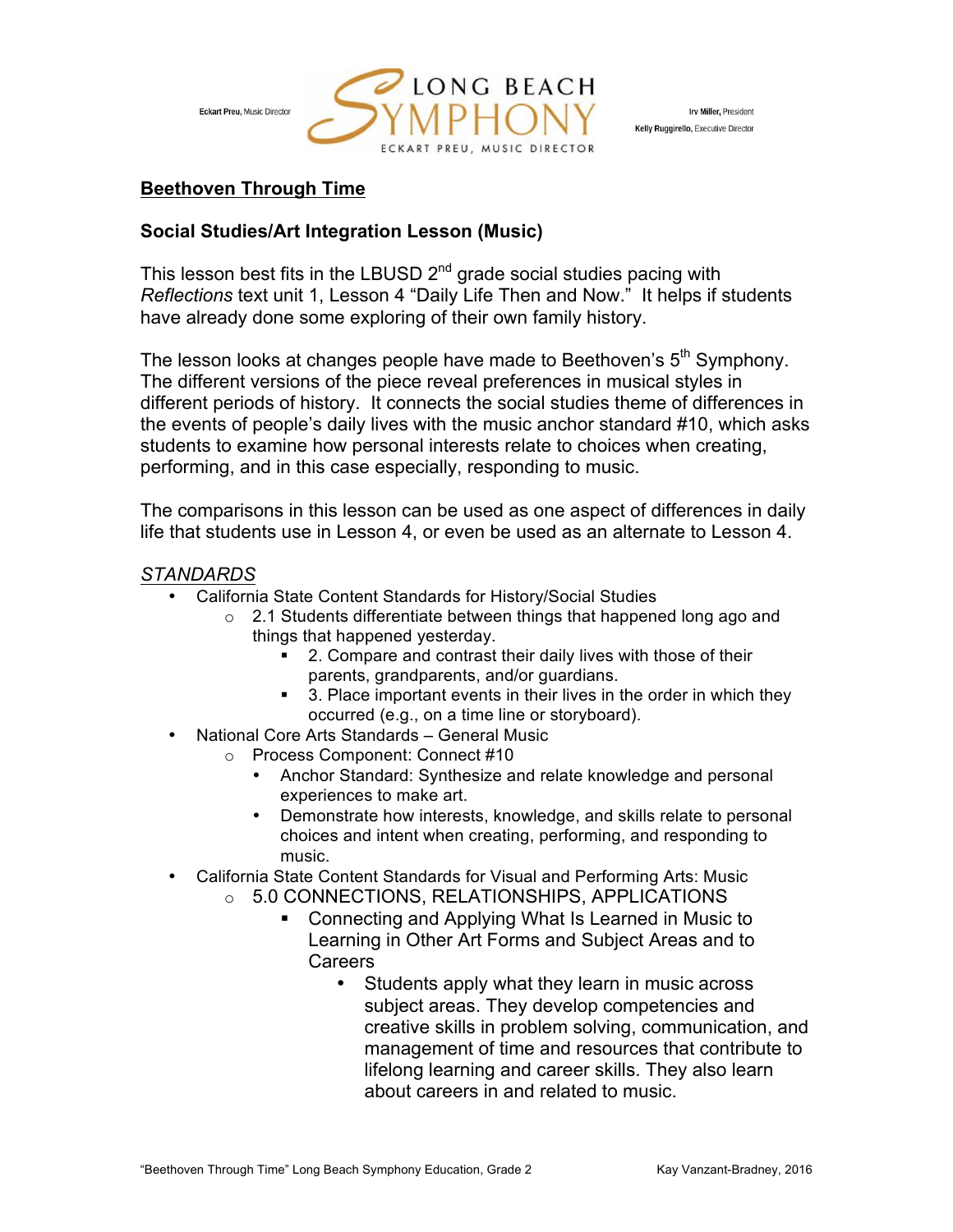

Irv Miller, President Kelly Ruggirello, Executive Director

- o Connections and Applications
	- § 5.1 Identify similar themes in stories, songs, and art forms (e.g., patterns, texture).
- o *Careers and Career-Related Skills* 
	- 5.2 Identify and discuss who composes and performs music.

The culmination of this lesson is for each student to make a general timeline of his/her family with different renditions the  $5<sup>th</sup>$  Symphony on the timeline representing the changes in styles across the generations.

*It is helpful if students already have some understanding of how things in everyday life may be different between the time we live in now and that of the times in which their parents, grandparents, and/or great-grandparents were children.* 

### *Before Teaching*

Listed below are links to different versions (including the standard version) of Beethoven's 5<sup>th</sup> Symphony. Pick out a few that are likely to represent the time frame of different generations of your students' families.

"Original" Version https://www.youtube.com/watch?v=7jh-E5m01wY

Hot Jazz (Frank Vignola – 2011, in the style of 30's hot jazz/gypsy jazz) https://www.youtube.com/watch?v=wOiBlL9pHMw

Big Band (Brian Setzer Orchestra - 2007, in the style of 30's/40's style big band) https://www.youtube.com/watch?v=oLeHZ5Fn4gc

Salsa (Hovedoen Social Club/Norwegian Radio Orchestra , 2012 -- in the style of 40's/50's/60's style salsa) https://www.youtube.com/watch?v=jafWlyfUabw

Progressive Rock (Ekseption – performance from 90's, song dates from early 70's) https://www.youtube.com/watch?v=XfxsL1ZvN1I

Disco (Walter Murphy, 1976) https://www.youtube.com/watch?v=7JaHvcEiMBc

Heavy Metal - (Yngwie Malmsteen – performance from 90's, first recorded in 1986) https://www.youtube.com/watch?v=4fGPB0Lsmso

Rock (David Garrett, 2011) https://www.youtube.com/watch?v=eKm70oGj-JI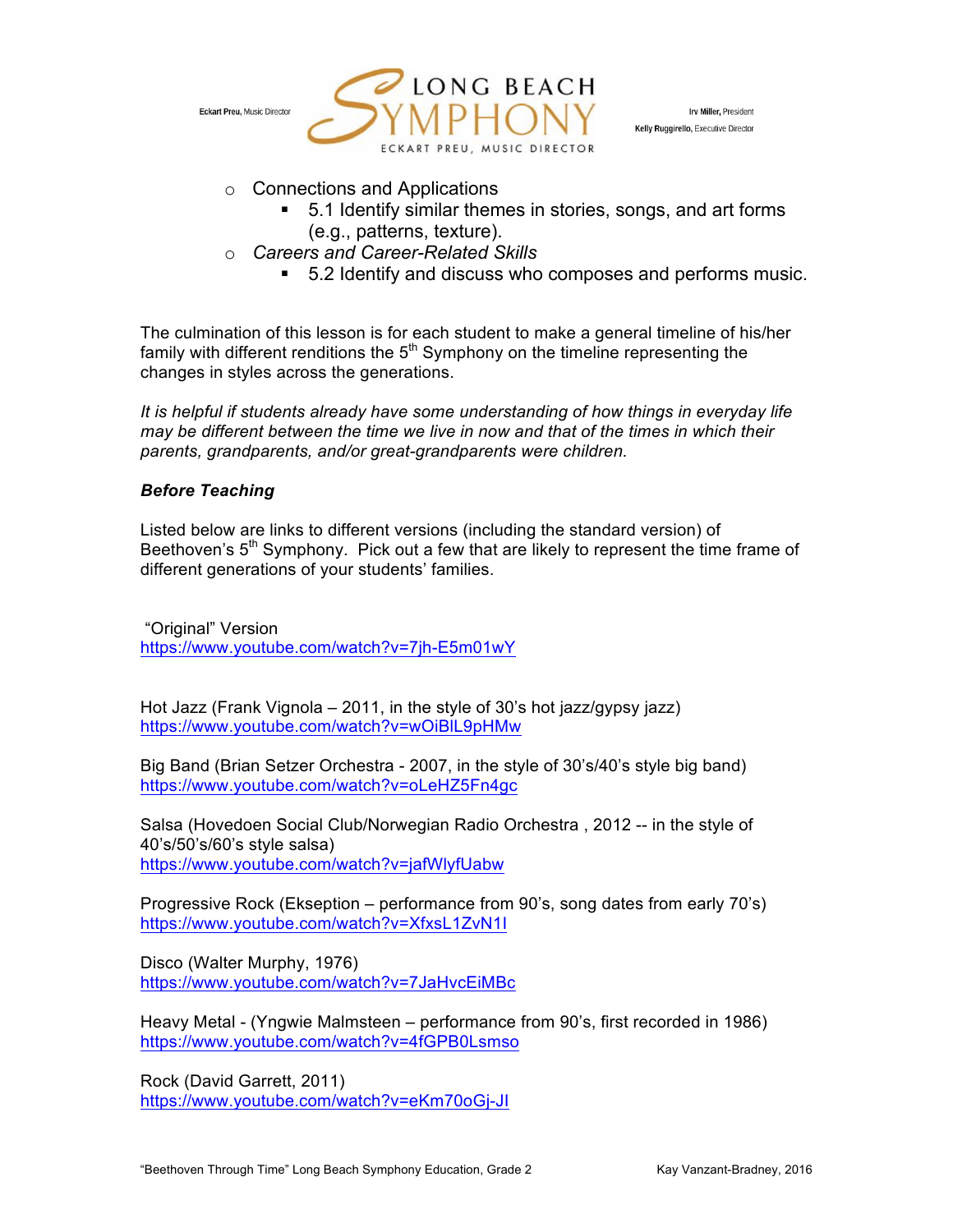

Irv Miller, President Kelly Ruggirello, Executive Director

Techno (Infinity String Quartet, 2010) https://www.youtube.com/watch?v=tcOx0utsJKQ

Hip Hop Remix (DJ Daddy Ray Z, 2008) – This version samples the disco version and a symphonic version all to a hip hop beat https://www.youtube.com/watch?v=7fM8llpDvOw (Krump Dance Video – Tight Eyez, dancer, 2013) https://www.youtube.com/watch?v=LqvXIiHj9MA (Thee Phantom, 2013) https://www.youtube.com/watch?v=TlqATNko4BY

Cartoons (Pink Panther, 1966) https://www.youtube.com/watch?v=xiA6qe5S2wU (Disney's Fantasia 2000) https://www.youtube.com/watch?v=nMnlxYkZKaU

### **Lesson Sequence**

- $\circ$  Start with a quick overview of Beethoven's  $5<sup>th</sup>$  Symphony
	- Beethoven lived from 1770-1827
	- The  $5<sup>th</sup>$  Symphony was written 1804-1808, and first performed in 1808, in Vienna.
	- It's up to you how detailed you want to get with the overview. You could look at some aspects of daily life in the time such as fashion, transportation, technology & scientific discoveries, world event, etc.
- $\circ$  Listen or show videos for the version of the symphony that you have selected.
	- You can spread the listening out over several days, or just play a minute or so of the different versions all in one lesson. Listening to all the songs in their entirety in one period will probably be overwhelming for students.
	- Create a timeline of the various versions.
		- o Use the timeline included or create your own to plot out the time in which the style of the version was popular.
		- o The eras of students, parents, grandparents, and great-grandparents have been place on the timeline included.
			- Explain that this is a range of times for each generation. In some families grandparents and parents are older, and in some families they are younger. In some families great-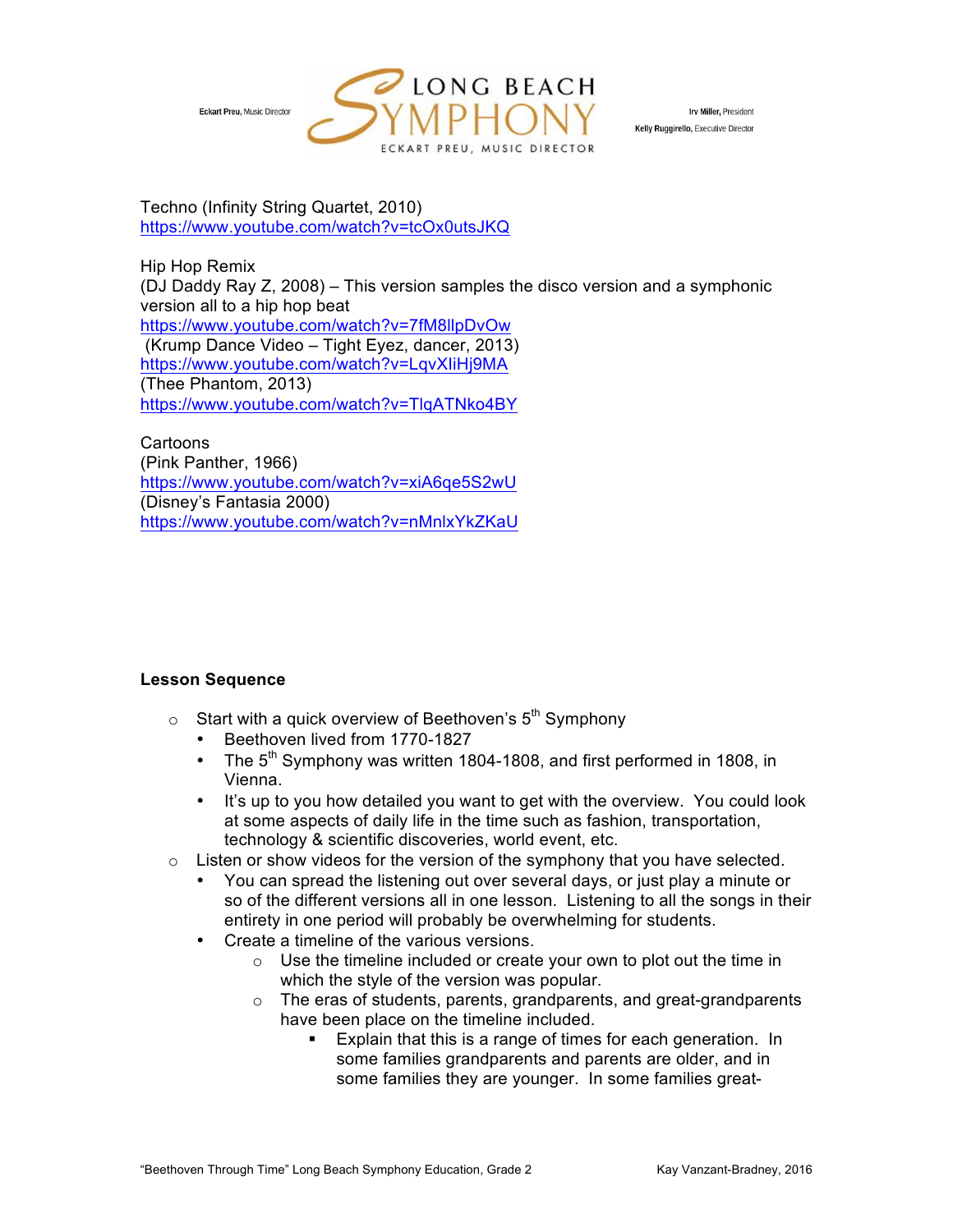

Irv Miller, President Kelly Ruggirello, Executive Director

grandparents are still living, and in others they, and maybe even parents and grandparents, have already passed away.

■ For an individual student the range would be more specific. You might want to show an example of a particular student (or imaginary student) or even your own family.



o Make a list or table showing the generations and "their" Beethoven

| My<br>Great-grandparents'<br>Beethoven | <b>Big Band</b>    |  |  |
|----------------------------------------|--------------------|--|--|
| My<br>Grandparents'<br>Beethoven       | <b>Disco</b>       |  |  |
| My<br>Parents'                         | <b>Heavy Metal</b> |  |  |
| My Beethoven                           | Techno             |  |  |

- $\circ$  Compare and Contrast Step 1, Timeline
	- Begin by having each student make a timeline of his/her family.
		- o Students can draw a picture and/or write the name of each family member in the boxes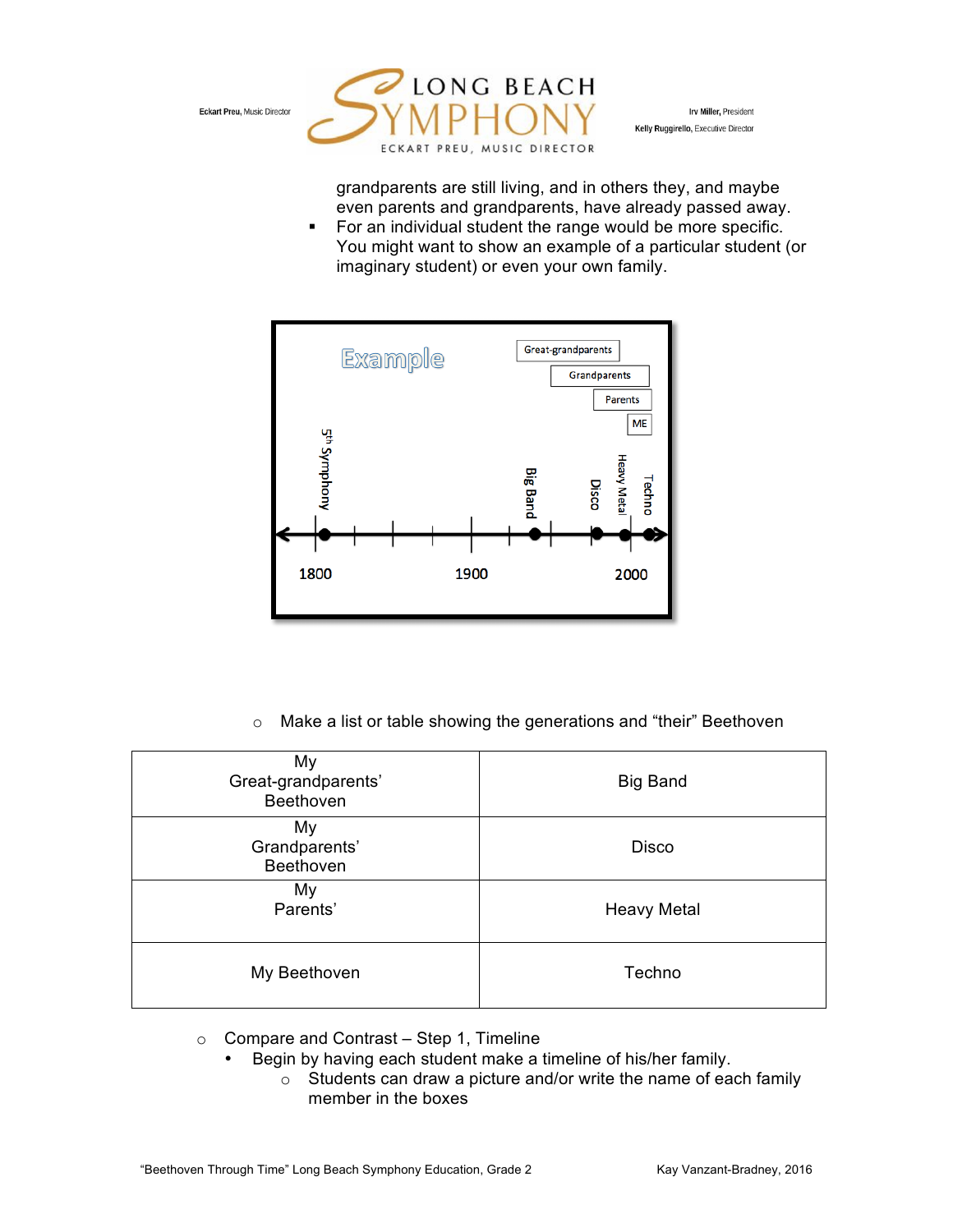

Irv Miller, President Kelly Ruggirello, Executive Director

- Students will add "their Beethoven" version in the bottom box.
	- $\circ$  The version can be notated with the name of the genre, artist, and/or a picture of the performer from the time period.

| Beethoven For Me,<br>Beethoven For You |             |             |               |
|----------------------------------------|-------------|-------------|---------------|
| Great-grandparent                      | Grandparent | Parent      | Me            |
| $1920s - 1960s$                        | 1940s-1980s | 1970s-2010s | 2000s - 2010s |

- $\circ$  Compare and Contrast Step 2
	- Whole class
		- $\circ$  Play a version of the 5<sup>th</sup> symphony that you have not played for the class.
		- o Play the "original" version
		- o Use a double-bubble map or a Venn diagram to compare the two versions
			- Some possible attributes to compare could be: instruments, tempo, rhythm, dynamics.
			- **•** If you viewed video performances you can also talk about the venue, the style of the performers clothes and hair, the audience behavior (if there is an audience shown).
	- Small groups
		- $\circ$  As a whole class, play a modern version that most of the students have chosen.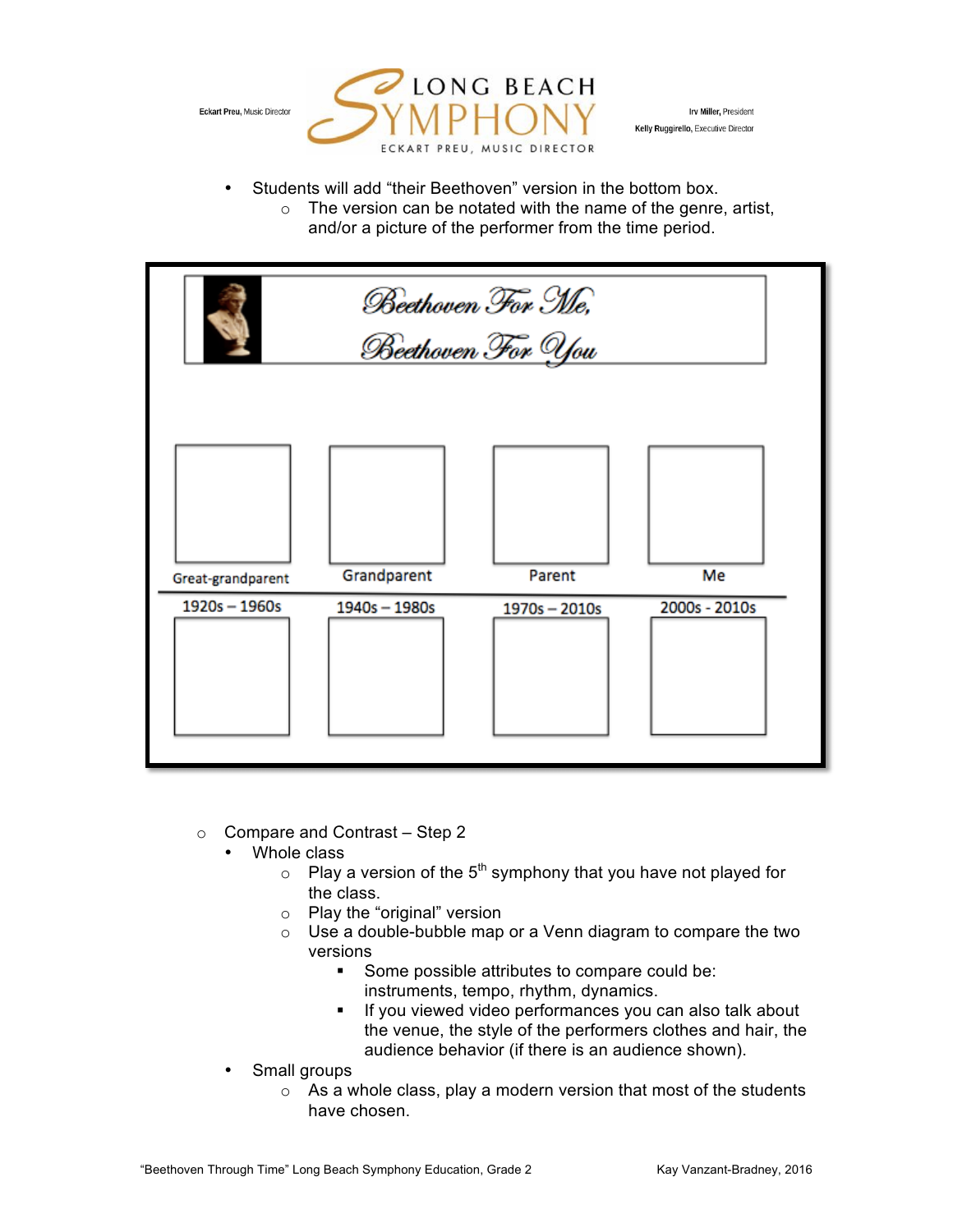

Irv Miller, President Kelly Ruggirello, Executive Director

- $\circ$  If you are doing this activity on a different day from the, whole class compare/contrast activity, play the "original" version again.
- o Break the class into small groups. All students in the group should have chosen the same version for "My Beethoven."
- $\circ$  In the small group students will work to compare and contrast the original and their version.
	- The group creates a double-bubble map to record their findings
	- Students may use words, phrases, sentences, drawings, and/or symbols on the map.
	- **•** If there are groups that chose a different version than the one you played for the whole group play the version for them.
	- As students are working continue to play snippets of the different versions to help them in their analysis.
- o Have groups share their bubble maps with the whole class.
	- § (Option) Record trends that you see as the class shares as differences between then and now.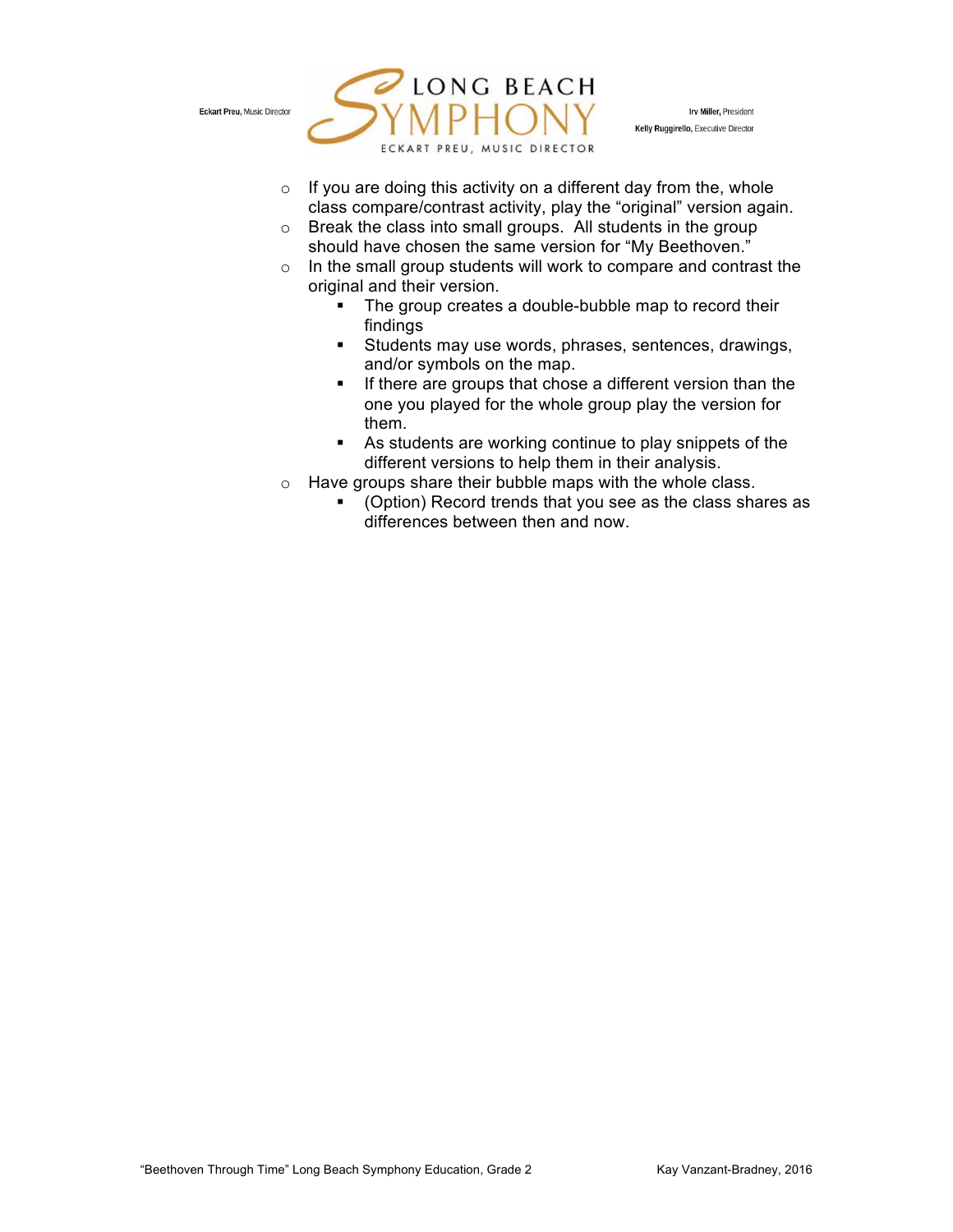

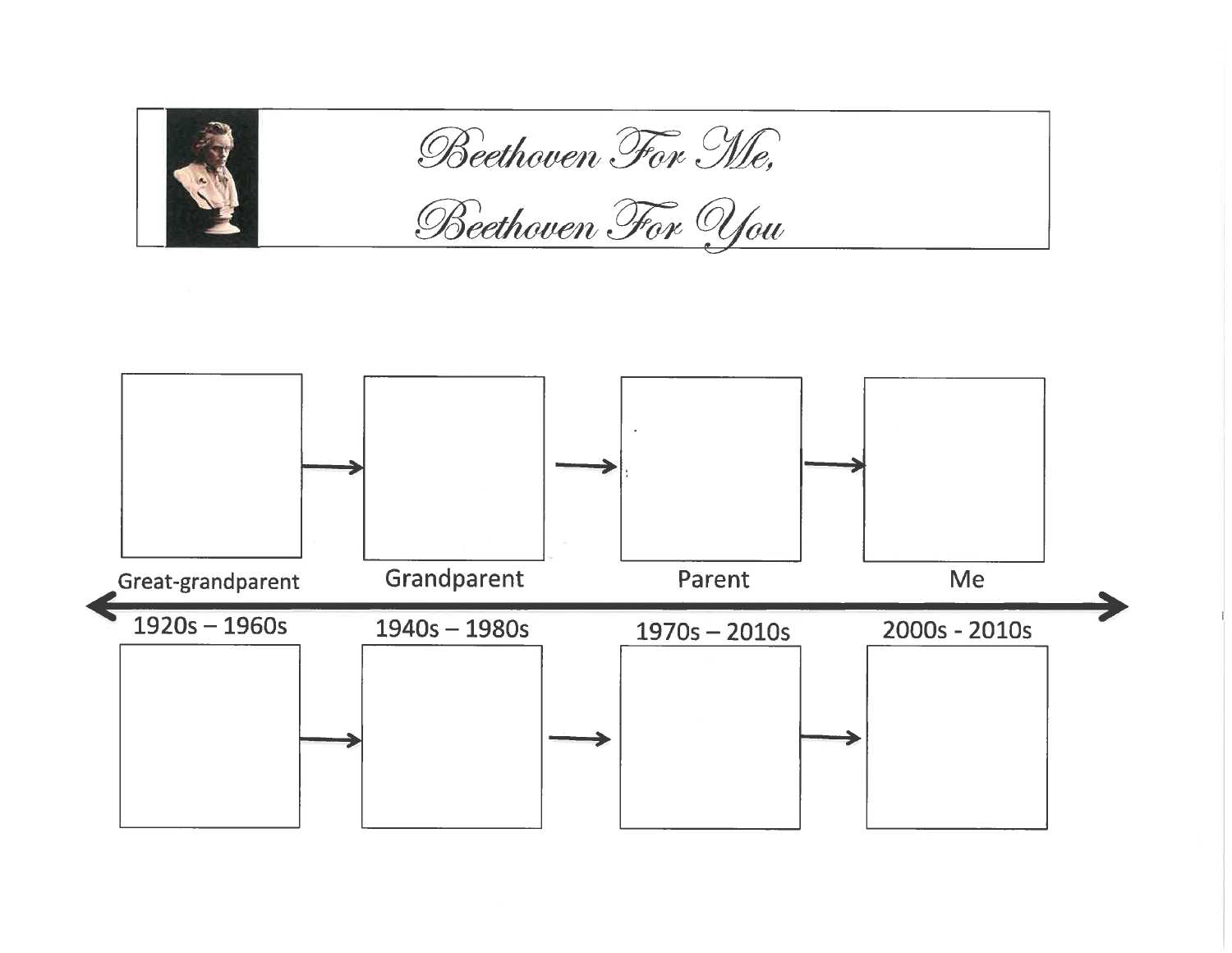